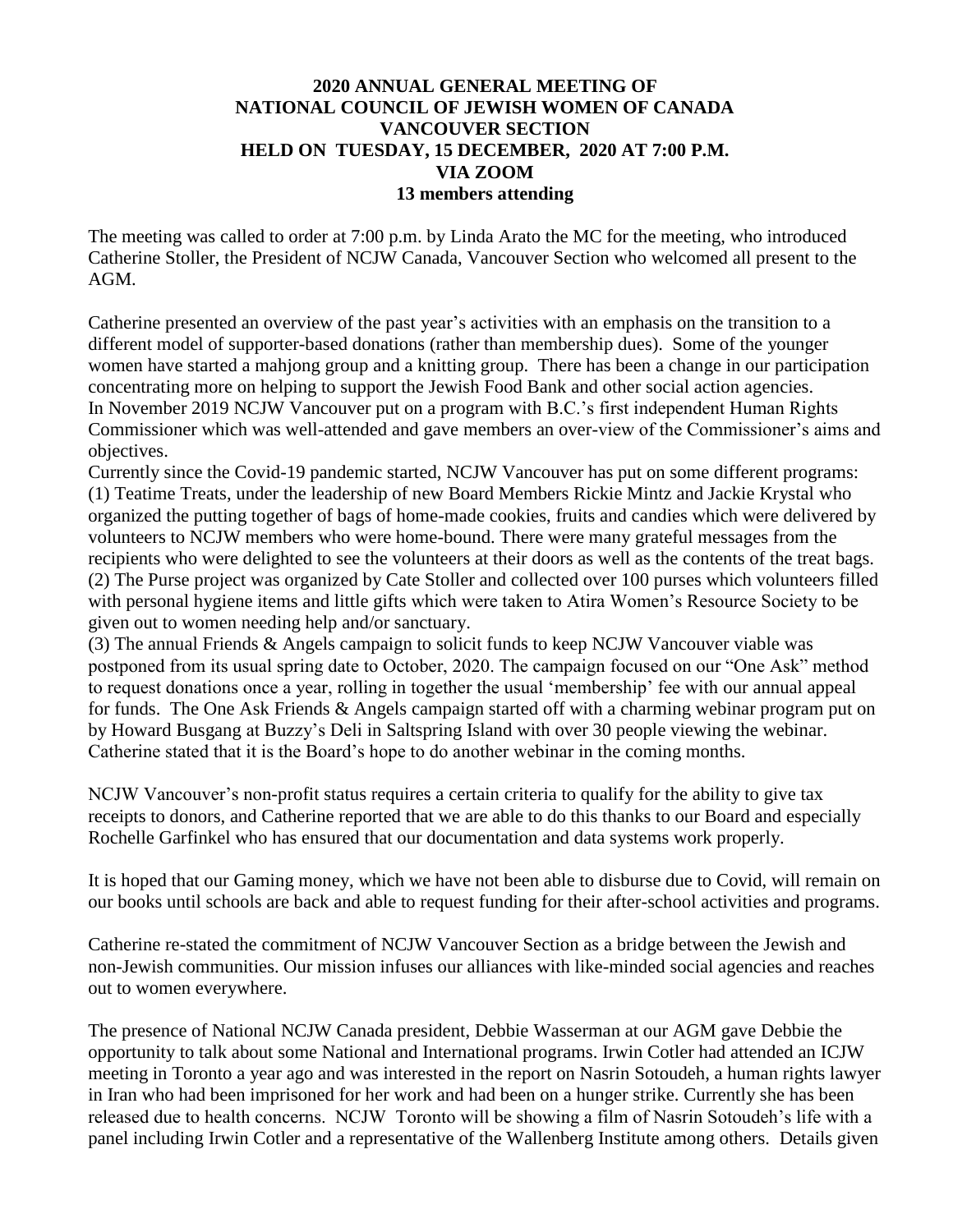on how to join in the showing of the film. Webinars will be available to stream on NCJW's website. This action will raise NCJW's profile. People need to know that Canadian local branches of NCJW are part of International Council of Jewish Women. National does send out information about ICJW and its activities.

Linda thanked Catherine for her report.

Linda noted that members attending this AGM will have received a copy of the Minutes of the 2019 AGM which was circulated with the Zoom invitation.

Shelagh Stoller proposed a motion to dispense with the reading of the Minutes of the 2019 AGM held on 8 March 2020 and to accept the Minutes as circulated with the Zoom invitation; Seconded by Jackie Krystal. **Motion: Passed.**

Linda noted that a copy of the Unaudited financial statement to 30 April, 2020 was circulated with the Zoom invitation. She called upon our departing Treasurer, Fran Ritch, to review the document and to answer any questions that may arise.

Fran noted that the current Financial Statement has more categories than previous financial statements due to the improvement in the computer program being used. She called this the 'transition' year as the Board sought new members to branch out into some different groups to suit younger members. Income from last year's Friends & Angels campaign was slightly behind the previous year. We also received only \$6,900 from Gaming and our total income was about \$2,500 less than last year. Currently Covid pandemic has affected not being able to distribute the Gaming funds to inner city schools. We are permitted by Gaming to hold those funds over to be spent in the coming year.

There are government programs that we can contact to see if we qualify for funds to make up our losses during Covid and also funds to support a salaried employee. Catherine Youngren agreed to look into the viability of NCJW Vancouver applying for such a program.

Fran asked for a motion from the floor to accept the unaudited financial statements of NCJW Vancouver for the year 2019-2020 as presented. Seconded by Shirley Hyman. **Motion: Passed.**

Linda presented the Nominating Committee report for the 2020-2021 Board as follows: President: Catherine Stoller Treasurer: Jackie Krystal Recording Secretary: Linda Arato Vice President, Social Action: Anne Lerner Member at Large: Rochelle Garfinkel

## Linda Arato asked for any nominations from the floor. There were none; **Anne Melul cast the deciding vote to declare the slate elected, and Linda Arato declared the slate duly elected**.

Debbie Altow was called upon to install the officers for the year 2020-2021. She first dismissed last year's Executive Board with thanks for all their work, and then installed the officers of NCJW Vancouver Section as follows: